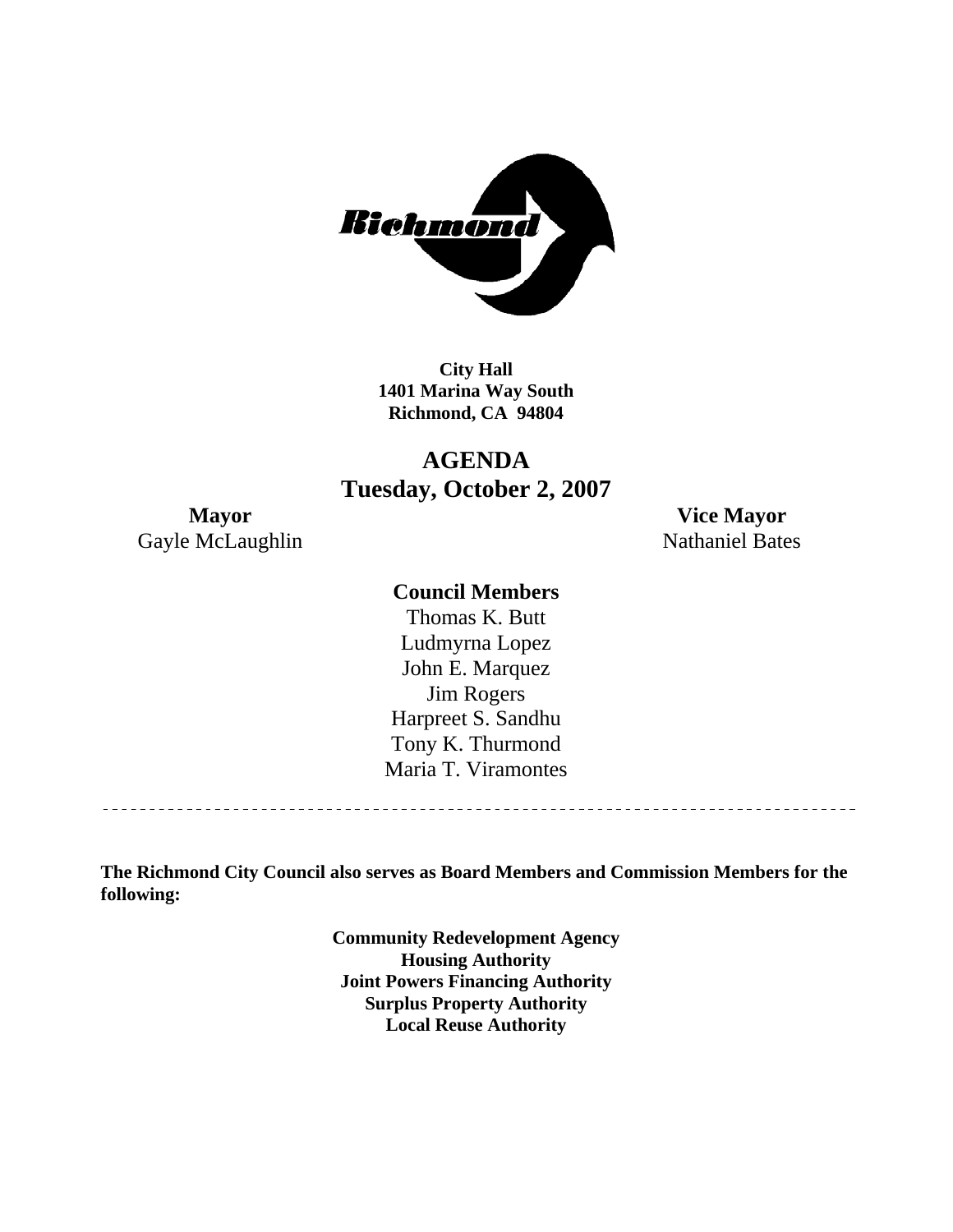# **MEETING PROCEDURES**

The City of Richmond encourages community participation at its City Council meetings and has established procedures that are intended to accommodate public input in a timely and time-sensitive way. As a courtesy to all members of the public who wish to participate in City Council meetings, please observe the following procedures:

**PUBLIC COMMENT ON AGENDA ITEMS:** Anyone who desires to address the City Council on items appearing on the agenda must complete and file a pink speaker's card with the City Clerk **prior** to the City Council's consideration of the item. Once the City Clerk has announced the item and discussion has commenced, no person shall be permitted to speak on the item other than those persons who have submitted their names to the City Clerk. Your name will be called when the item is announced for discussion. **Each speaker will be allowed TWO (2) MINUTES to address the City Council on NON-PUBLIC HEARING items listed on the agenda.** 

**OPEN FORUM FOR PUBLIC COMMENT:** Individuals who would like to address the City Council on matters not listed on the agenda or on **Presentations, Proclamations and Commendations, Report from the City Attorney, or Reports of Officers** may do so under Open Forum. All speakers must complete and file a pink speaker's card with the City Clerk **prior** to the commencement of Open Forum. **The amount of time allotted to individual speakers shall be determined based on the number of persons requesting to speak during this item. The time allocation for each speaker will be as follows: 15 or fewer speakers, a maximum of 2 minutes; 16 to 24 speakers, a maximum of 1 and one-half minutes; and 25 or more speakers, a maximum of 1 minute.** 

### **SPEAKERS ARE REQUESTED TO OCCUPY THE RESERVED SEATS IN THE FRONT ROW BEHIND THE SPEAKER'S PODIUM AS THEIR NAME IS ANNOUNCED BY THE CITY CLERK.**

**CONSENT CALENDAR:** Consent Calendar items are considered routine and will be enacted, approved or adopted by one motion unless a request for removal for discussion or explanation is received from the audience or the City Council. A member of the audience requesting to remove an item from the Consent Calendar must complete and file a speaker's card with the City Clerk **prior to the City Council's consideration of Item C, Agenda Review.** An item removed from the Consent Calendar may be placed anywhere on the agenda following the City Council's agenda review.

*The City Council's adopted Rules of Procedure recognize that debate on policy is healthy; debate on personalities is not. The Chairperson has the right and obligation to cut off discussion that is too personal, too loud, or too crude.* 

**\*\*\*\*\*\*\*\*\*\*\*\*\*\*\*\*\*\*\*\*\*\*\*\*\*\*\*\*\*\*\*\*\*\*\*\*\*\*\*\*\*\*\*\*\*\*\*\*\*\*\*\*\*\*\*\*\*\***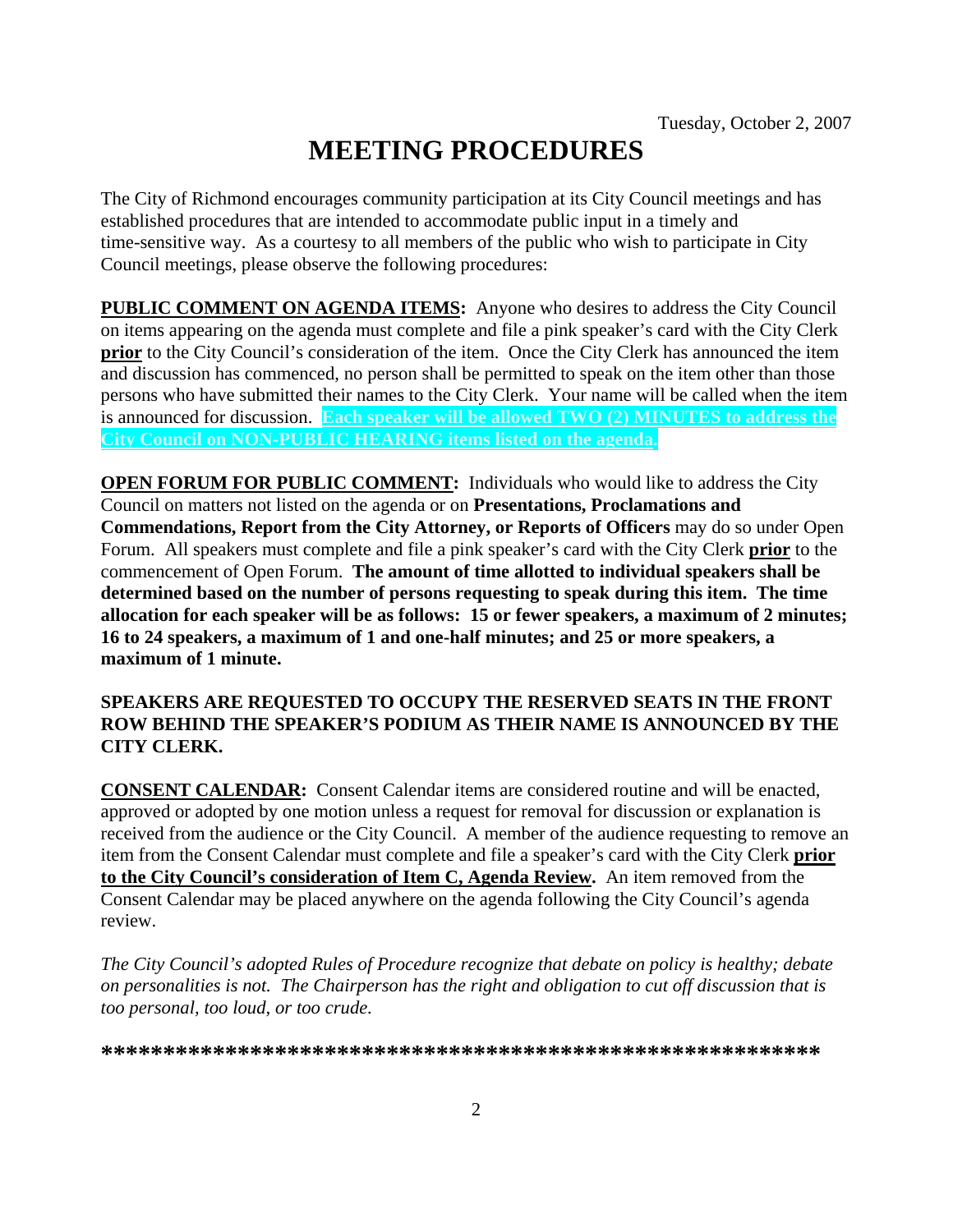Tuesday, October 2, 2007

# **Evening Open Session**  5:30 p.m.

## **A. ROLL CALL**

### **B. PUBLIC COMMENT**

### **C. ADJOURN TO CLOSED SESSION**

### **Closed Session**

Shimada Room of City Hall

### **A. CITY COUNCIL**

 **A-1.** LIABILITY CLAIMS

Cory Calder vs. City of Richmond

 **A-2.** CONFERENCE WITH LEGAL COUNSEL - ANTICIPATED LITIGATION Significant exposure to litigation pursuant to Subdivision (b) of Government Code Section 54956.9:

One Case

 **A-3.** CONFERENCE WITH LABOR NEGOTIATORS (Government Code Section 54957.6):

Agency Designated Representative(s): Leslie Knight, City of Richmond Unrepresented Employee: City Manager

 **A-4.** PUBLIC EMPLOYEE PERFORMANCE EVALUATION (Government Code Section 54957.6)

City Manager

 **A-5.** PUBLIC EMPLOYEE APPOINTMENT (Government Code Section 54957.6)

City Attorney

 **A-6.** CONFERENCE WITH LEGAL COUNSEL - ANTICIPATED LITIGATION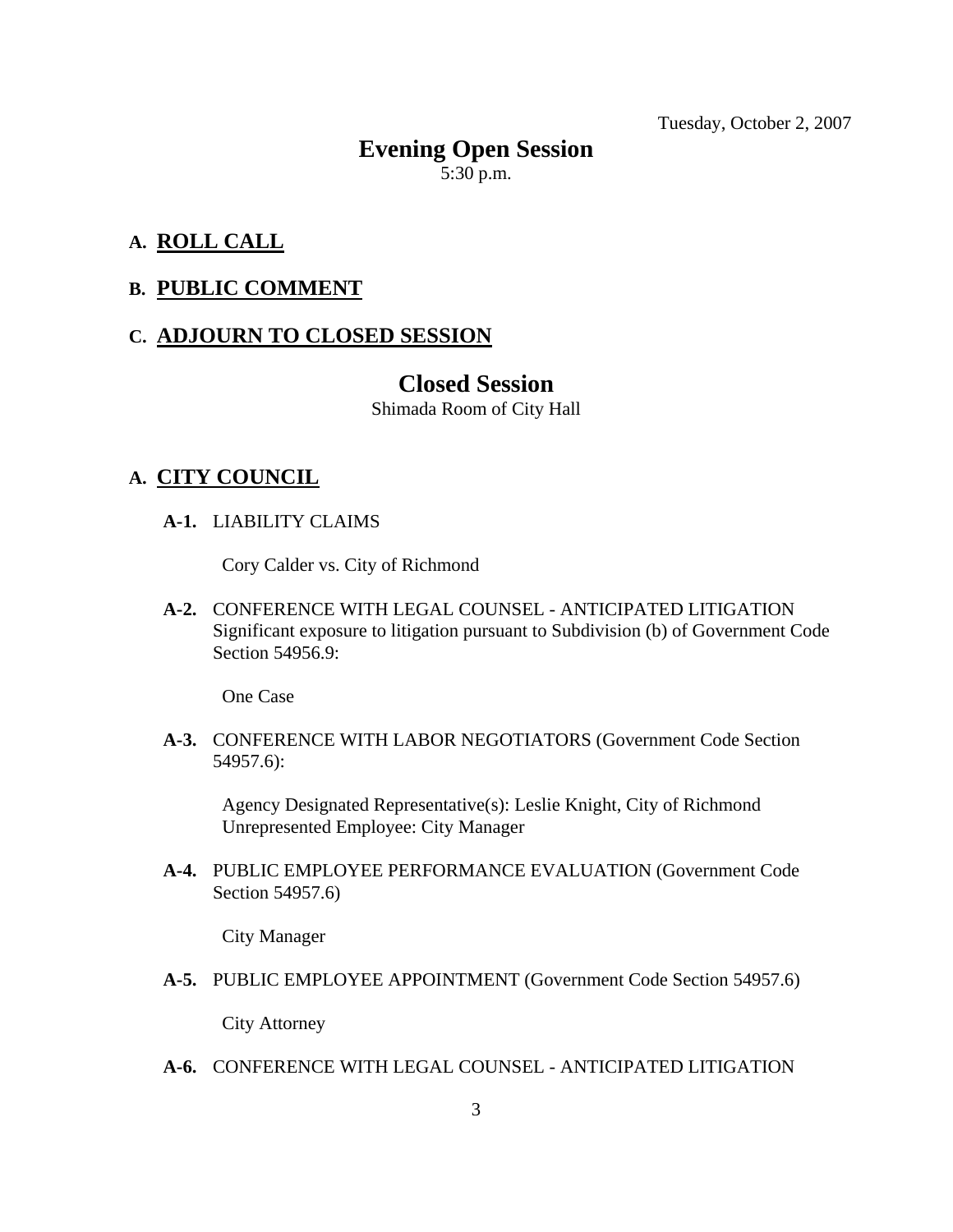Tuesday, October 2, 2007 Initiation of litigation pursuant to subdivision (c) of Section 54956.9

One Case

**\*\*\*\*\*\*\*\*\*\*\*\*\*\*\*\*\*\*\*\*\*\*\*\*\*\*\*\*\*\*\*\*\*\*\*\*\*\*\*\*\*\*\*\*\*\*\*\*\*\*\*\*\*\*\*\*\*\*\*\*** 

# **Study Session**

6:15 p.m.

The purpose of the study session is as follows

# **A. PRESENTATION BY CONTRA COSTA TRANSPORTATION AUTHORITY PROJECT MANAGER ANDREA GLERUM UPDATING THE CITY COUNCIL ON THE STATUS OF THE INTERSTATE 80/CENTRAL AVENUE INTERCHANGE IMPROVEMENT PROJECT.**

**\*\*\*\*\*\*\*\*\*\*\*\*\*\*\*\*\*\*\*\*\*\*\*\*\*\*\*\*\*\*\*\*\*\*\*\*\*\*\*\*\*\*\*\*\*\*\*\*\*\*\*\*\*\*\*\*\*\*\*\*** 

# **Richmond Community Redevelopment Agency**

6:30 p.m.

# **A. ROLL CALL**

# **B. STATEMENT OF CONFLICT OF INTEREST**

# **C. OPEN FORUM FOR PUBLIC COMMENT**

# **D. CONSENT CALENDAR**

- **D-1.** ADOPT A RESOLUTION to assemble and develop properties by a single developer in the Downtown 10-A (Downtown) Project Area at Macdonald Avenue and Harbour Way pursuant to the Agency's Tenant Preference and Owner Participation Guidelines - Richmond Community Redevelopment Agency (Steve Duran, Alan Wolken 307-8140).
- **D-2.** ADOPT A RESOLUTION to assemble and develop several parcels by a single master developer for the I-80 Shopping Center pursuant to the Agency's Business Tenant Preference and Owner Participation Guidelines - Richmond Community Redevelopment Agency (Steve Duran 307-8140).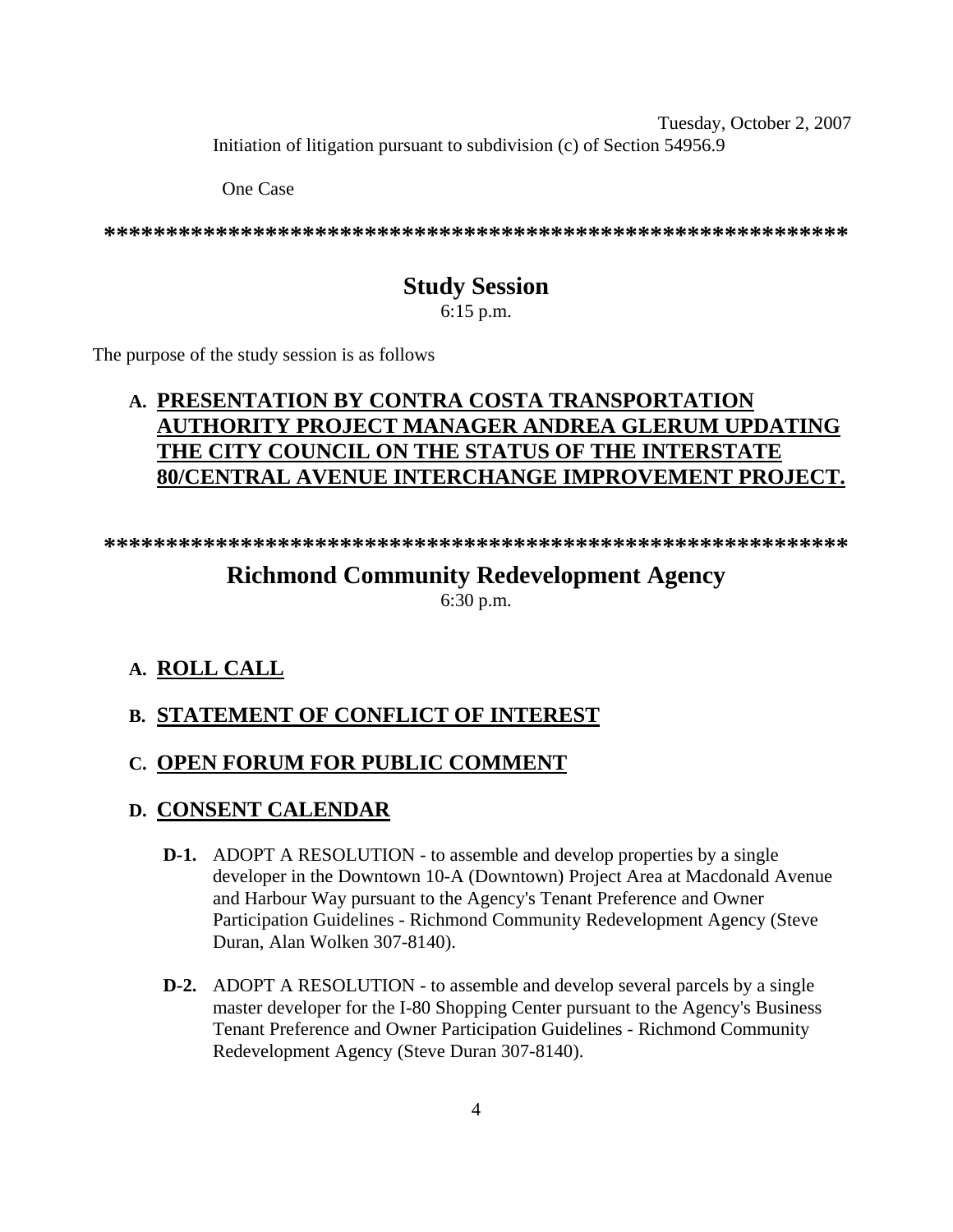Tuesday, October 2, 2007  **D-3.** APPROVE - minutes of the Special Meeting and the Special Joint Meetings held on September 18, 2007 - City Clerk's Office (Diane Holmes 620-6513).

### **E. ADJOURNMENT**

**\*\*\*\*\*\*\*\*\*\*\*\*\*\*\*\*\*\*\*\*\*\*\*\*\*\*\*\*\*\*\*\*\*\*\*\*\*\*\*\*\*\*\*\*\*\*\*\*\*\*\*\*\*\*\*\*\*\*** 

# **CITY COUNCIL**

7:00 p.m.

# **A. ROLL CALL**

# **B. STATEMENT OF CONFLICT OF INTEREST**

### **C. AGENDA REVIEW**

# **D. REPORT FROM THE CITY ATTORNEY OF FINAL DECISIONS MADE AND NON-CONFIDENTIAL DISCUSSIONS HELD DURING CLOSED SESSION**

# **E. PRESENTATIONS, PROCLAMATIONS, AND COMMENDATIONS**

- **E-1.** Presentation of a proclamation by the Fire Prevention Bureau declaring October 7- 13, 2007, as Fire Prevention Week. The national theme for Fire Prevention Week is "Practice Your Escape Plan."
- **E-2.** Proclamation recognizing October as Hispanic Heritage Month Councilmember Lopez (776-8462).

# **F. OPEN FORUM FOR PUBLIC COMMENT**

### **G. CONSENT CALENDAR**

- **G-1.** ADOPT A RESOLUTION approving the boundaries of the proposed Targeted Employment Area and directing the submittal of an application to the California State Housing and Community Development Department for an updated Targeted Employment Area designation - Richmond Community Redevelopment Agency (Steve Duran 307-8140).
- **G-2.** APPROVE a contract with Liebert Cassidy Whitmore for \$24,999 for employee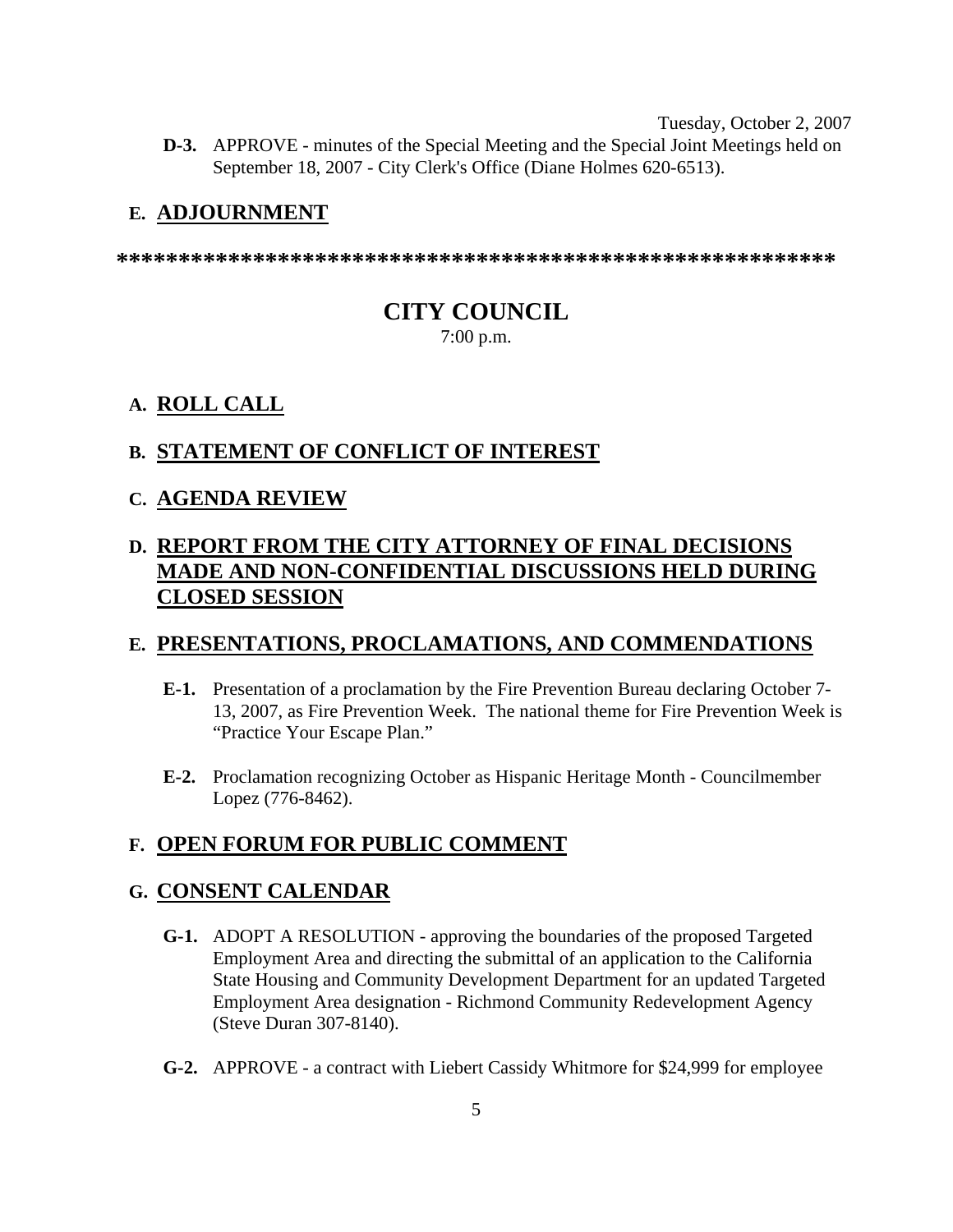Tuesday, October 2, 2007 training and legal consultation, from the period from July 1, 2007, to June 30, 2008 - Human Resources (Leslie Knight 620-6600).

- **G-3.** APPROVE the City Manager to execute a contract with Rockhurst University in the amount of \$24,999 for employee training, from the period from July 1, 2007, to June 30, 2008 - Human Resources (Leslie Knight 620-6600).
- **G-4.** ADOPT AN ORDINANCE (second reading) establishing the wages, salary, and compensation for the new classification of Administrative Services Analyst (Salary Range: \$5,541 - \$6,696) - Human Resources (Leslie Knight 620-6600).
- **G-5.** ADOPT AN ORDINANCE (second reading) revising the wages, salary, and compensation for the classification of Senior Civil Engineer (Salary Range 064C \$7510-\$9129/month) - Human Resources (Leslie Knight 620-6600).
- **G-6.** APPROVE a contract with the City Manager which will: (1) provide a three-year term with an option to renew in the fourth year, (2) provide a 5% increase per year with an effective date of February 14, 2008, and (3) update the deferred compensation contribution to the extent authorized by Internal Revenue Code Section 457 - Human Resources (Leslie Knight 620-6600).
- **G-7.** ADOPT AN ORDINANCE (second reading) revising the wages, salary, and compensation for the classification of Associate Civil Engineer, Salary Range 061E \$6487-\$7886/month - Human Resources (Leslie Knight 620-6600).
- **G-8.** ADOPT AN ORDINANCE (second reading) revising the wages, salary, and compensation for the classification of Assistant Engineer (Salary Range 53: \$5684- 6908/month) - Human Resources (Leslie Knight 620-6600).
- **G-9.** APPROVE a contract in the amount of \$60,000 with the Richmond Art Center to support ongoing arts programs and collaborations with the City, as allocated in the FY 2007-08 Budget - Library & Cultural Services (Monique A. le Conge 620-6951).
- **G-10.** APPROVE a contract in the amount of \$60,000 with the East Bay Center for the Performing Arts to support ongoing arts programs and collaborations with the City, as allocated in the FY 2007-08 Budget - Library & Cultural Services (Monique A. le Conge 620-6951).
- **G-11.** APPROVE a contract in the amount of \$60,000 with the National Institute of Art & Disabilities (NIAD) to support ongoing arts programs and collaborations with the City, as allocated in the FY 2007-08 Budget - Library & Cultural Services (Monique A. le Conge 620-6951).
- **G-12.** ADOPT AN ORDINANCE adding Chapter 11.98 to the Richmond Municipal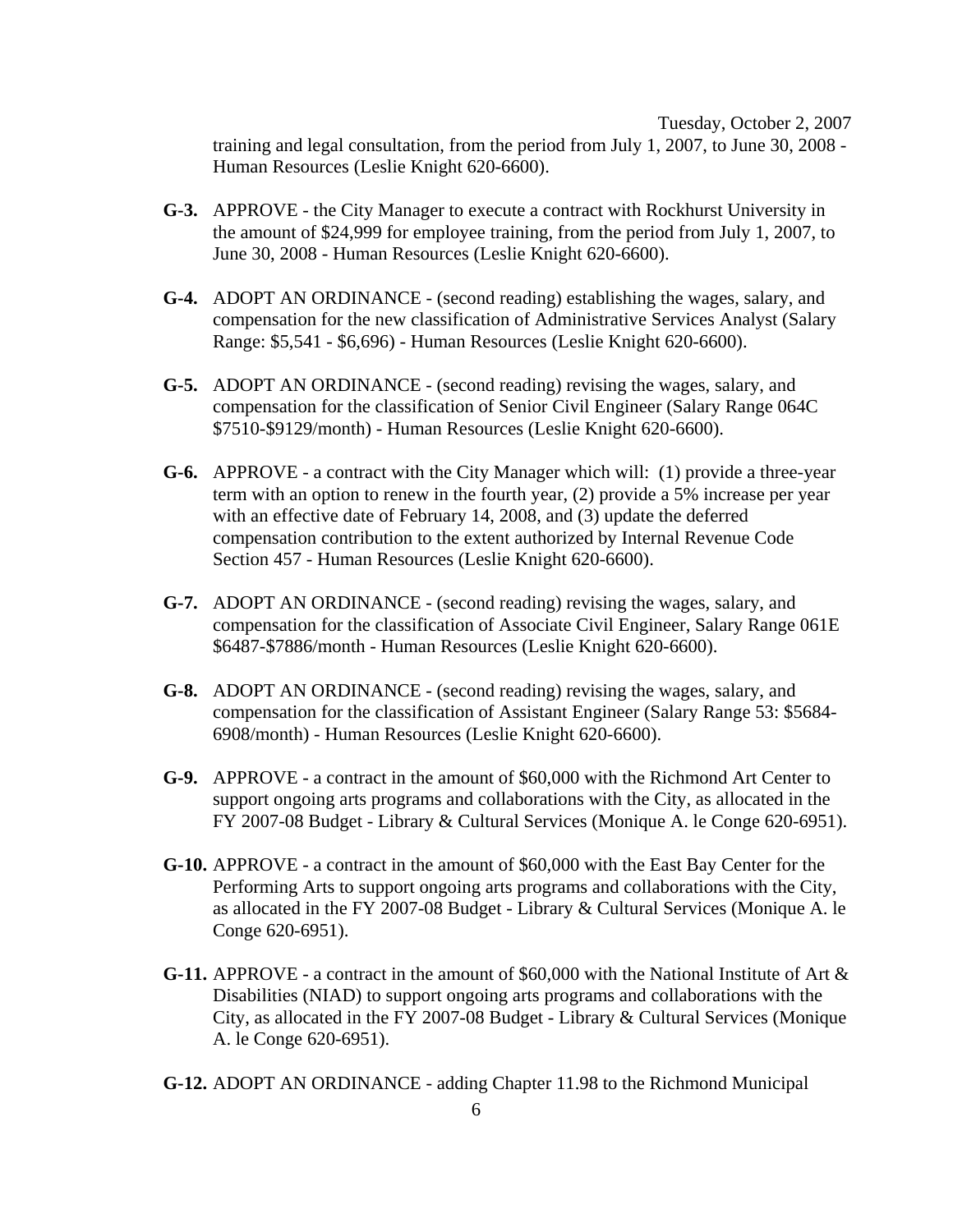Tuesday, October 2, 2007 Code Entitled Banning of the Possession of Large-Capacity Magazines - Councilmember Rogers (867-5725).

- **G-13.** ADOPT AN ORDINANCE adding Chapter 11.97 to the Municipal Code of the City of Richmond to require the reporting of lost or stolen firearms - Councilmember Rogers (510-867-5725).
- **G-14.** ADOPT AN ORDINANCE to enact the first Tuesday in May as the deadline for submitting the proposed annual budget to the City Council every fiscal year and require that the City Council adopt the budget by June 30 - Councilmember Lopez (620-6581).
- **G-15.** ADOPT A RESOLUTION authorizing the execution of a grant agreement with the California Cultural and Historical Endowment to allow for the receipt of \$2,081,800 in funding for the renovation of the Richmond Natatorium - Engineering Department (Rich Davidson 307-8105).
- **G-16.** Endorse Green Chamber of Commerce event, "Greening Richmond: A community works to fight global warming," to take place on October 21, 2007, 1:00 p.m. to 5:00 p.m. at DeJean Middle School - Mayor McLaughlin (620-6503).
- **G-17.** APPROVE the purchase of a completed 27' Flexible production vehicle in the amount of \$121,250 plus tax, title and licenses from Media Concepts - Information Technology (Sue Hartman 620-6874).
- **G-18.** APPROVE the minutes of the Evening Open Session held on September 11, 2007, the Morning and Evening Open Sessions held on September 18, 2007, and the minutes of the Special Meeting held on September 25, 2007 - City Clerk's Office (Diane Holmes 620-6513).

#### **H. PUBLIC HEARINGS**

- **H-1.** DENY the applicant's request for approval of a General Plan Amendment, rezoning, and variance, for the property located at 327 South 4th Street. Provide direction to the General Plan Update staff to study the applicant's request for a General Plan Amendment and rezoning to MFR-2 as part of the General Plan Update for a greater surrounding area; and, DIRECT staff to return with a draft resolution reflecting the City Council's action - Planning Department (Richard Mitchell, Lamont Thompson 620-6947).
- **H-2.** Conduct a Public Hearing and adopt a Resolution: (a) finding that the public necessity, health, safety, or welfare requires the removal of poles, overhead wires and associated overhead structures, and underground installation services along West